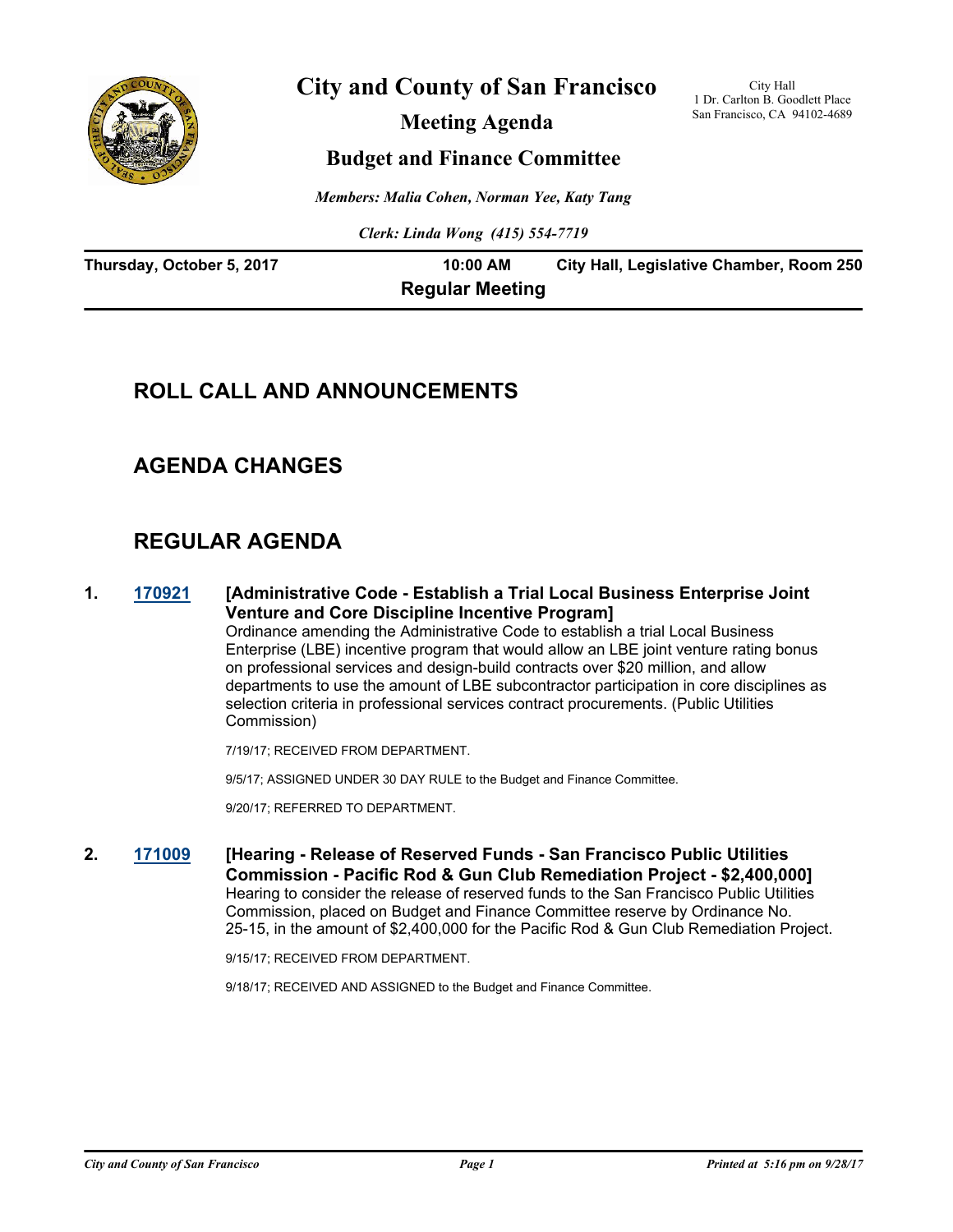#### **3. [170668](http://sfgov.legistar.com/gateway.aspx?m=l&id=32214) [Lease Agreement - Alliance Ground International, LLC - Airport Building 648 - Estimated Rent of \$4,219,299.66]**

Resolution approving Lease Agreement No. 17-0112 between Alliance Ground International, LLC and the City and County of San Francisco, acting by and through its Airport Commission, for exclusive use of approximately 40,778 square feet of space in Airport Building 648, for an estimated total minimum rent of \$4,219,299.66 and a projected term of three years and nine months. (Airport Commission)

7/21/17; RECEIVED FROM DEPARTMENT.

9/5/17; RECEIVED AND ASSIGNED to the Budget and Finance Committee.

#### **4. [170944](http://sfgov.legistar.com/gateway.aspx?m=l&id=32490) [Waiver of Banner Fee - Office of Economic and Workforce Development - Shop and Dine in the 49 Campaign] Sponsor: Tang**

Ordinance waiving the banner fees under Public Works Code, Section 184.78, for up to 300 banners to be placed by the Office of Economic and Workforce Development to publicize the City's "Shop and Dine in the 49" campaign.

9/5/17; ASSIGNED UNDER 30 DAY RULE to the Budget and Finance Committee.

9/20/17; REFERRED TO DEPARTMENT.

#### **5. [170739](http://sfgov.legistar.com/gateway.aspx?m=l&id=32285) [Waiver of Banner Fee - APA Family Support Services] Sponsor: Cohen**

Ordinance authorizing the installation of up to six banners on City-owned utility poles by APA Family Support Services under Public Works Code, Section 184.78, at 1652 Sunnydale Avenue between August 1, 2017, and January 31, 2018; and waiving the fees for those banners.

6/13/17; ASSIGNED UNDER 30 DAY RULE to the Budget and Finance Sub-Committee.

8/2/17; REFERRED TO DEPARTMENT.

9/26/17; TRANSFERRED to the Budget and Finance Committee.

#### **6. [170951](http://sfgov.legistar.com/gateway.aspx?m=l&id=32497) [Teeter Plan Extension - School Parcel Tax] Sponsor: Peskin**

Resolution extending the Teeter Plan to special taxes levied for the San Francisco Unified School District under the School Parcel Tax.

(Fiscal Impact)

9/5/17; RECEIVED AND ASSIGNED to the Budget and Finance Committee.

9/26/17; REFERRED TO DEPARTMENT.

#### **7. [170952](http://sfgov.legistar.com/gateway.aspx?m=l&id=32498) [Teeter Plan Extension - City College Parcel Tax] Sponsor: Peskin**

Resolution extending the Teeter Plan to the parcel tax levied for the San Francisco Community College District under the City College Parcel Tax.

#### (Fiscal Impact)

9/5/17; RECEIVED AND ASSIGNED to the Budget and Finance Committee.

9/26/17; REFERRED TO DEPARTMENT.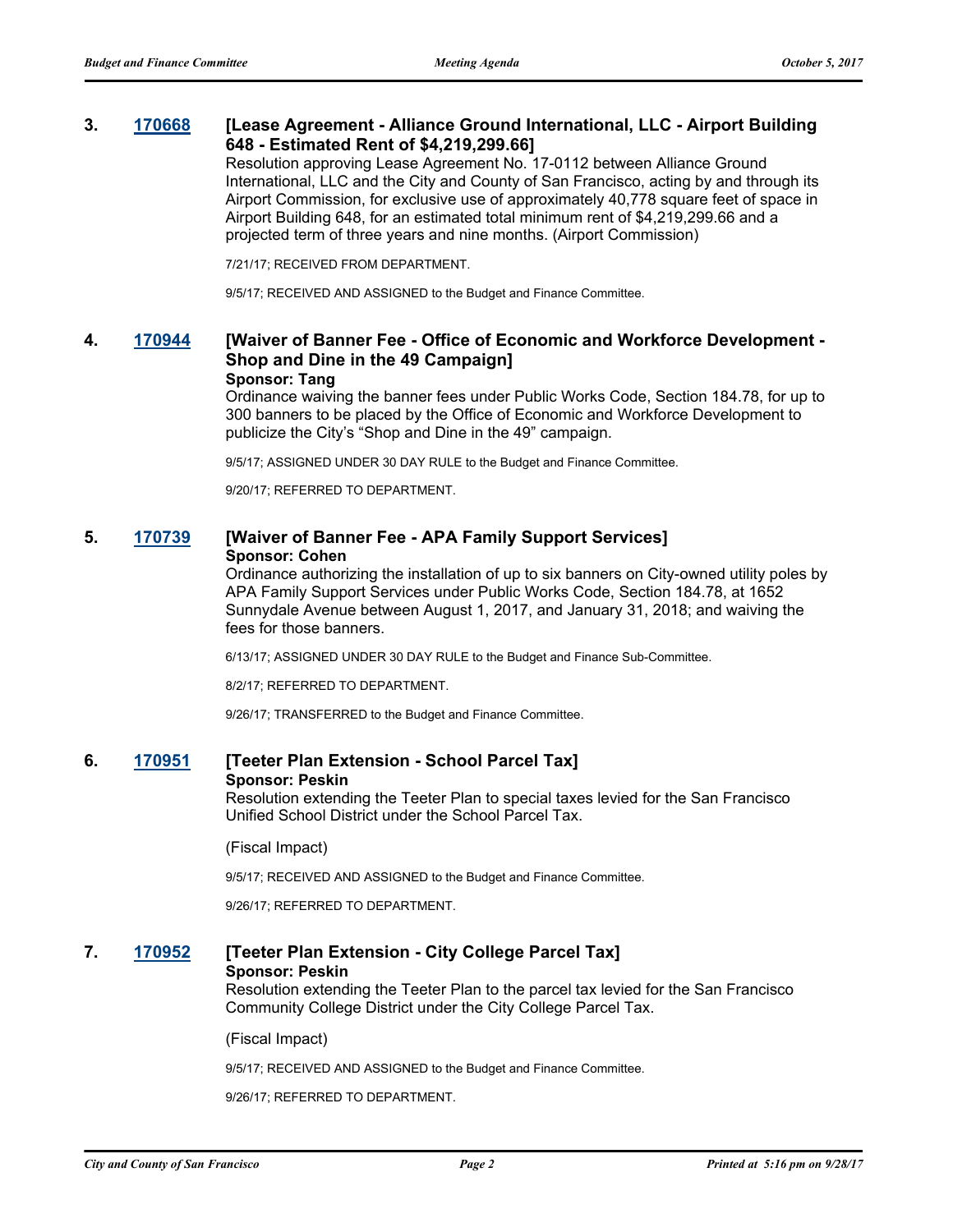#### **8. [170953](http://sfgov.legistar.com/gateway.aspx?m=l&id=32499) [Teeter Plan Extension - Bay Restoration Authority Parcel Tax] Sponsor: Peskin**

Resolution extending the Teeter Plan to parcel taxes levied for the San Francisco Bay Restoration Authority under the San Francisco Bay Clean Water, Pollution Prevention and Habitat Restoration Program.

#### (Fiscal Impact)

9/5/17; RECEIVED AND ASSIGNED to the Budget and Finance Committee.

9/26/17; REFERRED TO DEPARTMENT.

#### **9. [170954](http://sfgov.legistar.com/gateway.aspx?m=l&id=32500) [Teeter Plan Extension - School Facilities Special Tax] Sponsor: Peskin**

Resolution extending the Teeter Plan to special taxes levied for the San Francisco Unified School District under the School Facilities Special Tax.

#### (Fiscal Impact)

9/5/17; RECEIVED AND ASSIGNED to the Budget and Finance Committee.

9/26/17; REFERRED TO DEPARTMENT.

#### **10. [170994](http://sfgov.legistar.com/gateway.aspx?m=l&id=32540) [Revenue Agreement Amendment - JC Decaux San Francisco, Inc. - Extending Term to December 16, 2017] Sponsor: Peskin**

Resolution approving the Third Amendment to the Revenue Agreement between San Francisco Public Works and JC Decaux San Francisco, LLC, for the Automatic Public Toilet and Public Service Kiosk Program extending the contract term by 60 days, changing the termination date from October 17, 2017, to December 16, 2017.

9/12/17; RECEIVED AND ASSIGNED to the Budget and Finance Committee.

## **11. [170764](http://sfgov.legistar.com/gateway.aspx?m=l&id=32310) [Administrative Code - Mid-Year Reports on Department Overtime Expenditures]**

## **Sponsor: Yee**

Ordinance amending the Administrative Code to require the Controller to include in mid-year financial reports to the Board of Supervisors and Mayor information regarding the overtime expenditures of the Airport, Department of Emergency Management, Fire Department, Police Department, Department of Public Health, Public Utilities Commission, Public Works, Recreation and Park Department, and Sheriff's Department.

6/20/17; ASSIGNED UNDER 30 DAY RULE to the Budget and Finance Sub-Committee.

8/2/17; REFERRED TO DEPARTMENT.

9/28/17; TRANSFERRED to the Budget and Finance Committee.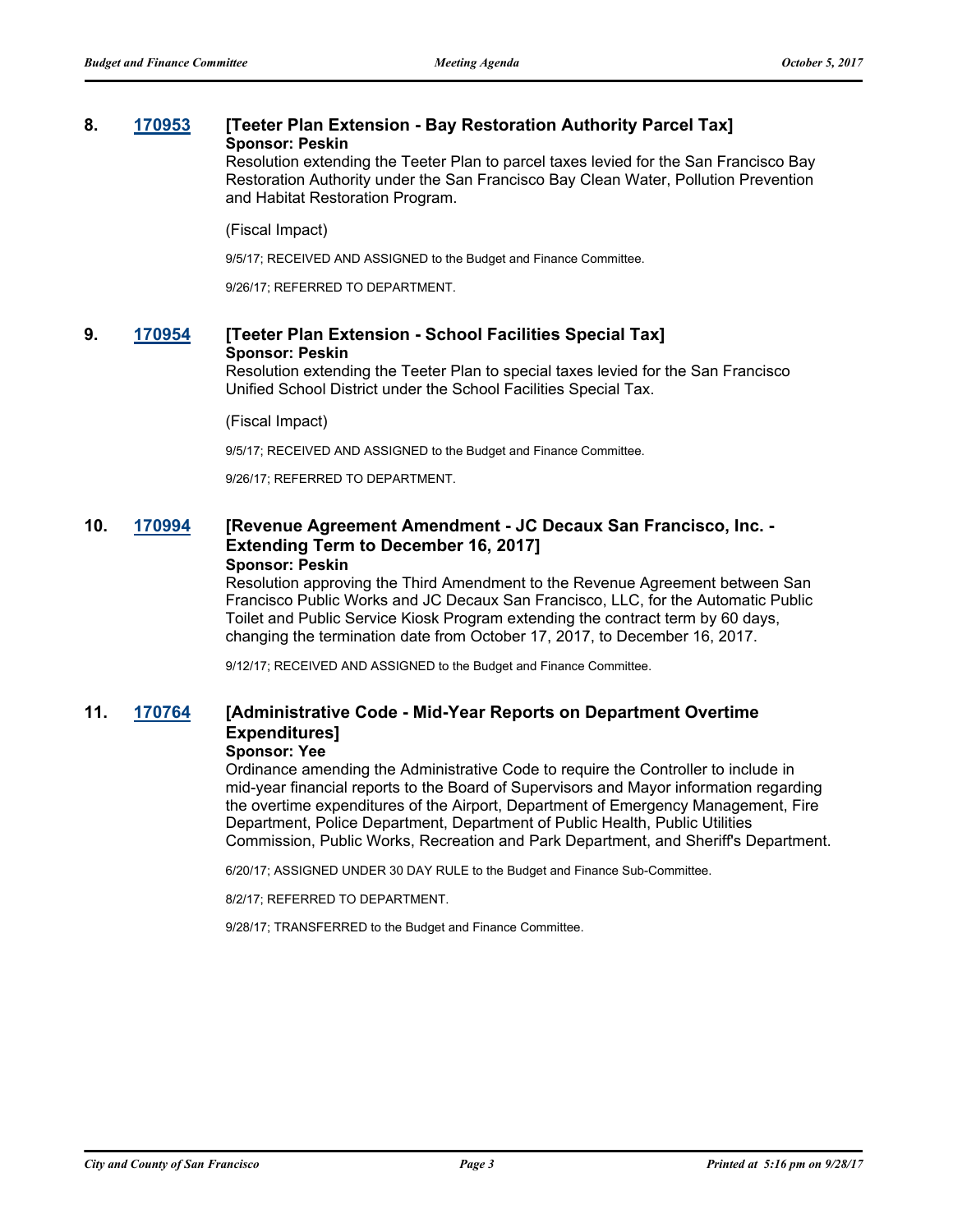#### **12. [170861](http://sfgov.legistar.com/gateway.aspx?m=l&id=32407) [Project Partnership Agreement - Army Corps of Engineers - Dredging of Central Basin by Pier 70 - Not to Exceed \$4,500,650] Sponsor: Mayor**

Ordinance amending Ordinance No. 244-16, regarding a Project Partnership between the U.S. Army Corps of Engineers and the Port to allow federal dredging of the Central Basin adjacent to Pier 70, to: 1) change the project dredging depth from 32 feet to 35 feet; 2) increase the estimated initial project cost from \$8,971,000 to \$11,690,000; 3) increase the Port's 25% project contribution from \$2,242,740 to \$2,922,500; 4) change the frequency of maintenance dredging from every four years to every two years, and at an estimated cost of \$2,080,000 instead of \$1,026,000 for each maintenance dredge episode; 5) increase the Port's additional 10% matching contribution from \$897,100 to \$1,169,000; 6) increase the estimated total cost of dredging during the first 30 years from \$12,195,000, to \$31,300,00; and 7) authorize the Port Executive Director to reserve a contingency fund of \$409,150 (equivalent to 10% of the Port's total estimated cost contributions of \$4,091,500), to expend in case of future unanticipated increases in project costs, for a total expenditure authorization not to exceed \$4,500,650.

#### (Fiscal Impact)

7/25/17; ASSIGNED UNDER 30 DAY RULE to the Budget and Finance Committee.

#### **13. [170956](http://sfgov.legistar.com/gateway.aspx?m=l&id=32502) [Accept and Expend Grant - California Department of Parks and Recreation - Twin Peaks Trail System Improvements - \$121,131] Sponsor: Sheehy**

Resolution retroactively authorizing the Recreation and Park Department to accept and expend a Habitat Conservation Fund Grant from the California Department of Parks and Recreation in the amount of \$121,131 for the Twin Peaks Trail System Improvements; authorizing the Director of Real Estate to file a Declaration of Restriction with the Assessor-Recorder against the property designated as Assessor's Parcel Block No. 2643, Lot No. 021, providing that the use restrictions contained in the Grant Agreement will be covenants, conditions, and restrictions on the use of the property until June 30, 2036; and authorizing the Director of Real Estate to take actions necessary to annul the deed restriction recorded against the property designated as Assessor's Parcel Block No. 2643, Lot No. 003. (Recreation and Park Department)

9/5/17; RECEIVED AND ASSIGNED to the Budget and Finance Committee.

## **ADJOURNMENT**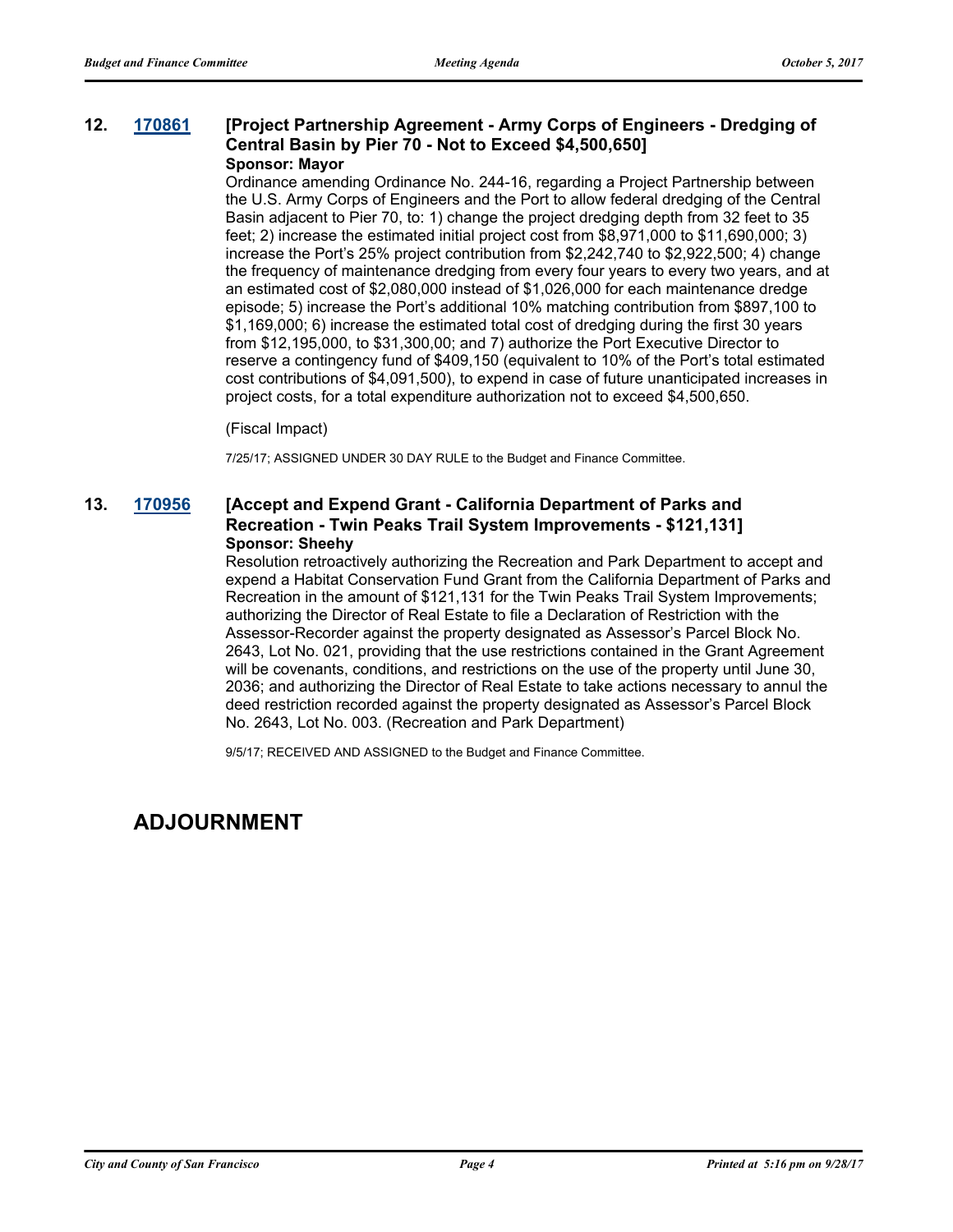# **LEGISLATION UNDER THE 30-DAY RULE**

*NOTE: The following legislation will not be considered at this meeting. Board Rule 3.22 provides that when an Ordinance or Resolution is introduced which would CREATE OR REVISE MAJOR CITY POLICY, the Committee to which the legislation is assigned shall not consider the legislation until at least thirty days after the date of introduction. The provisions of this rule shall not apply to the routine operations of the departments of the City or when a legal time limit controls the hearing timing. In general, the rule shall not apply to hearings to consider subject matter when no legislation has been presented, nor shall the rule apply to resolutions which simply URGE action to be taken.*

#### **[170984](http://sfgov.legistar.com/gateway.aspx?m=l&id=32530) [Appropriation - Grants to Businesses in Chinatown Affected by Delay of the Central Subway Project - \$225,000 - FY2017-2018] Sponsor: Peskin**

Ordinance appropriating \$225,000 from the General Reserve to General City Responsibility to provide grants to businesses in Chinatown that have suffered economic losses due to unanticipated delays in construction of the Central Subway Project.

(Fiscal Impact; no Budget and Legislative Analyst Report)

9/12/17; ASSIGNED UNDER 30 DAY RULE to the Budget and Finance Committee.

#### **[171010](http://sfgov.legistar.com/gateway.aspx?m=l&id=32556) [Ordinance Amendment - Increasing the Public Utilities Commission Water Revenue Bond Issuance - Not to Exceed \$286,730,430] Sponsor: Mayor**

Ordinance amending Ordinance No. 112-16, as amended by Ordinance No. 154-17, to authorize an increase of the issuance and sale of tax-exempt or taxable Water Revenue Bonds and other forms of indebtedness (as described below) by the San Francisco Public Utilities Commission (Commission) in an aggregate principal amount not to exceed \$286,730,430 to finance the costs of various capital water projects benefitting the Water Enterprise, including in addition to the purposes heretofore approved, certain Bioregional Habitat Restoration costs (as described below) pursuant to amendments to the Charter of the City and County of San Francisco enacted by the voters on November 5, 2002, as Proposition E; authorizing the issuance of Water Revenue Refunding Bonds; declaring the Official Intent of the Commission to reimburse itself with one or more issues of tax-exempt or taxable bonds or other forms of indebtedness; and ratifying previous actions taken in connection therewith. (Public Utilities Commission)

(Fiscal Impact; No Budget and Legislative Analyst Report.)

9/19/17; ASSIGNED UNDER 30 DAY RULE to the Budget and Finance Committee.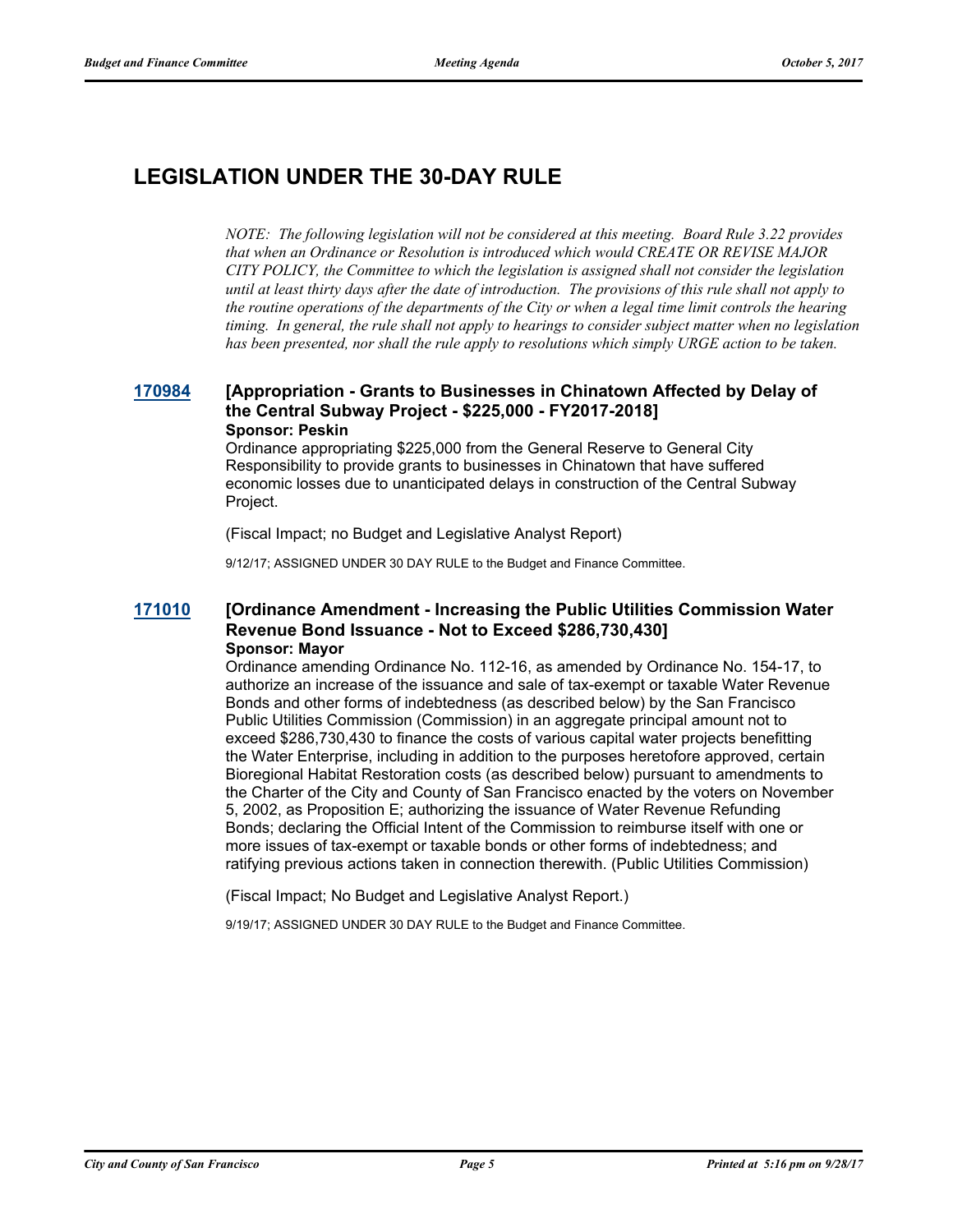#### **[171011](http://sfgov.legistar.com/gateway.aspx?m=l&id=32557) [Appropriation - Proceeds from Water Enterprise Revenue Bonds - Long Term Monitoring Permit Program - \$12,600,000 - FY2017-2018] Sponsor: Mayor**

Ordinance appropriating \$12,600,000 of proceeds from Water Enterprise Revenue Bonds to fund the Long-Term Monitoring Permit Program for the vegetation restoration of the Water System Improvement Program construction sites and the Bioregional Habitat Restoration projects as required by the related federal and state regulatory permits in FY2017-2018; and placing \$12,600,000 of proceeds on Controller's Reserve pending receipt of proceeds of indebtedness. (Public Utilities Commission)

(Fiscal Impact; No Budget and Legislative Analyst Report.)

9/19/17; ASSIGNED UNDER 30 DAY RULE to the Budget and Finance Committee.

#### **[171012](http://sfgov.legistar.com/gateway.aspx?m=l&id=32558) [Appropriation - Water Enterprise Fund Balance - Land Mobile Radio System - FY2017-2018 - \$6,814,850] Sponsor: Mayor**

Ordinance appropriating \$6,814,850 Water Enterprise fund balance to fund the installation of a new Water Enterprise Land Mobile Radio System in FY2017-2018.

(Fiscal Impact; No Budget and Legislative Analyst Report.)

9/19/17; ASSIGNED UNDER 30 DAY RULE to the Budget and Finance Committee.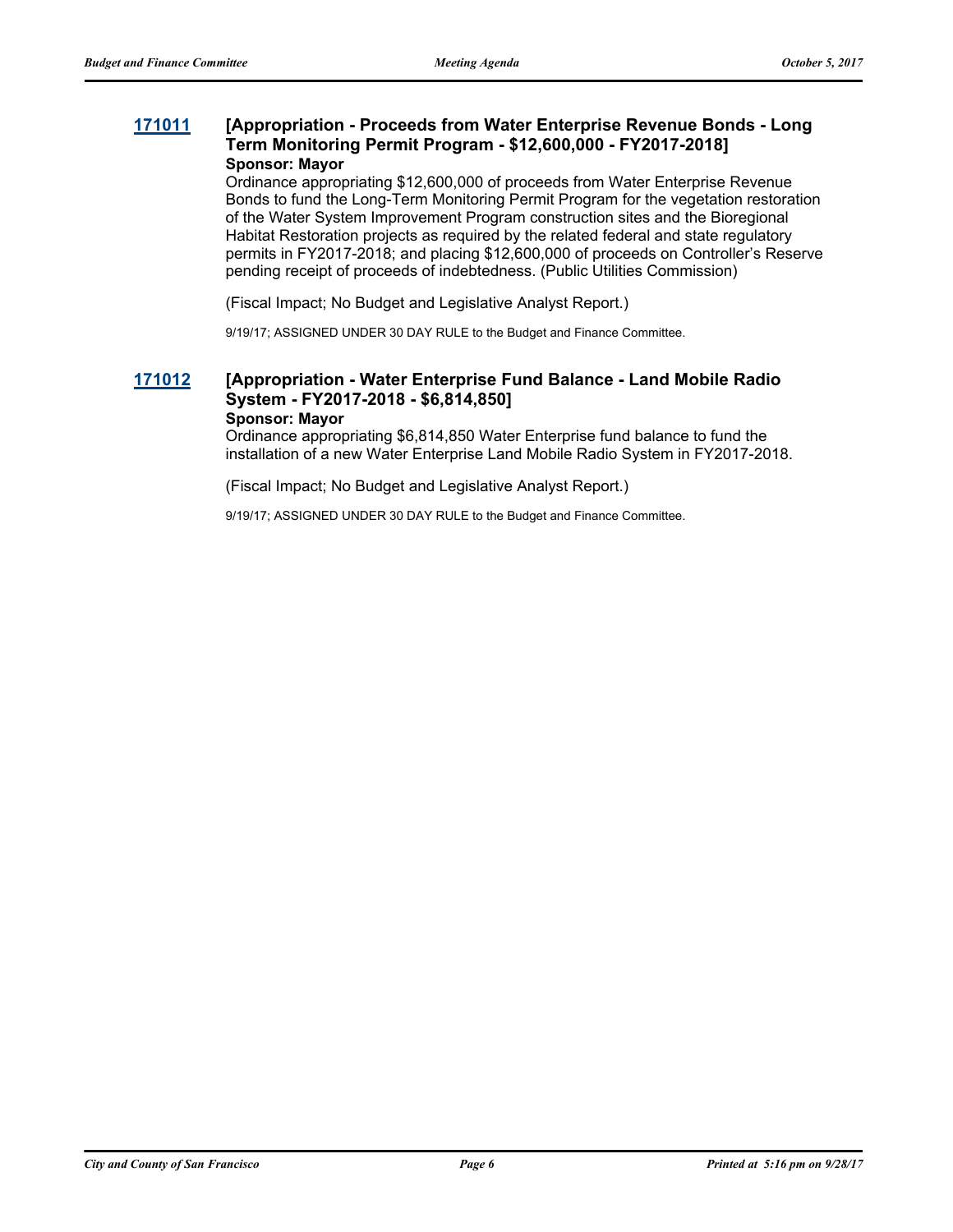### **Agenda Item Information**

Each item on the Consent or Regular agenda may include the following documents:

1) Legislation, 2) Budget and Legislative Analyst report,

3) Department or Agency cover letter and/or report, 4) Public correspondence

Items will be available for review at City Hall, 1 Dr. Carlton B. Goodlett Place, Room 244, Reception Desk.

#### **Meeting Procedures**

The Board of Supervisors is the legislative body of the City and County of San Francisco. The Board has several standing committees where ordinances and resolutions are the subject of hearings at which members of the public are urged to testify. The full Board does not hold a second public hearing on measures which have been heard in committee.

Board procedures do not permit: 1) persons in the audience to vocally express support or opposition to statements by Supervisors or by other persons testifying; 2) ringing and use of cell phones, pagers, and similar sound-producing electronic devices; 3) bringing in or displaying signs in the meeting room; and 4) standing in the meeting room.

Each member of the public will be allotted the same maximum number of minutes to speak as set by the President or Chair at the beginning of each item or public comment, excluding City representatives, except that public speakers using interpretation assistance will be allowed to testify for twice the amount of the public testimony time limit. If simultaneous interpretation services are used, speakers will be governed by the public testimony time limit applied to speakers not requesting interpretation assistance. Members of the public who want a document placed on the overhead for display should clearly state such and subsequently remove the document when they want the screen to return to live coverage of the meeting.

IMPORTANT INFORMATION: The public is encouraged to testify at Committee meetings. Persons unable to attend the meeting may submit to the City, by the time the proceedings begin, written comments regarding the agenda items. These comments will be made a part of the official public record and shall be brought to the attention of the Board of Supervisors. Written communications should be submitted to the Clerk of the Board or Clerk of the Committee: 1 Dr. Carlton B. Goodlett Place, Room 244, San Francisco, CA 94102. Communications not received prior to the hearing may be delivered to the Clerk of the Board or Clerk of the Committee at the hearing and you are encouraged to bring enough copies for distribution to all of its members.

LAPTOP COMPUTER FOR PRESENTATIONS: Contact City Hall Media Services at (415) 554-7490 to coordinate the use of the laptop computer for presentations. Presenters should arrive 30 minutes prior to the meeting to test their presentations on the computer.

COPYRIGHT: System content that is broadcasted live during public proceedings is secured by High-bandwidth Digital Content Protection (HDCP), which prevents copyrighted or encrypted content from being displayed or transmitted through unauthorized devices. Members of the public who utilize chamber digital, audio and visual technology may not display copyrighted or encrypted content during public proceedings.

AGENDA PACKET: Available for review in the Office of the Clerk of the Board, City Hall, 1 Dr.Carlton B Goodlett Place, Room 244, or on the internet at http://www.sfbos.org/meetings. Meetings are cablecast on SFGovTV, the Government Channel 26. For DVD copies and scheduling call (415) 554-4188.

LANGUAGE INTERPRETERS: Requests must be received at least 48 hours in advance of the meeting to help ensure availability. Contact Peggy Nevin at (415) 554-5184. AVISO EN ESPAÑOL: La solicitud para un traductor debe recibirse antes de mediodía de el viernes anterior a la reunion. Llame a Peggy Nevin at (415) 554-5184. Paunawa: Ang mga kahilingan ay kailangang matanggap sa loob ng 48 oras bago mag miting upang matiyak na matutugunan ang mga hiling. Mangyaring tumawag ka sa (415) 554-5184.